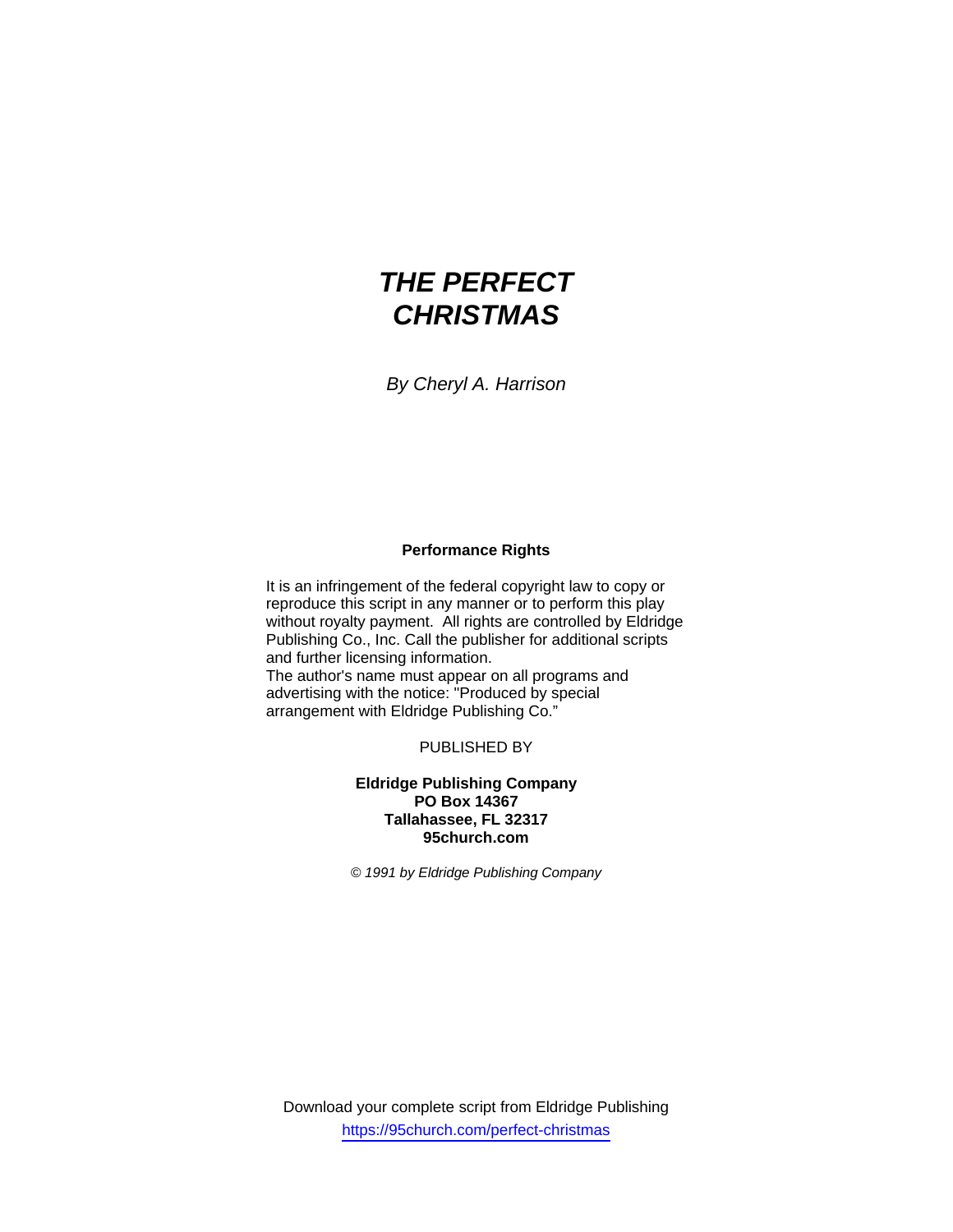#### **Story of Play**

 Susie is coming home from college and Bill from the Air Force so Marsha Givens wants this Christmas to be perfect, to enjoy with just she and husband John and the kids. That's why Marsha has un-invited the lonely neighbor, who usually spends the holiday with them; told the minister they won't attend Christmas service; and not made any arrangements for John's parents to visit. Now, if it would only snow, Marsha would have her perfect Christmas.

 But everything goes haywire when Grandma and Grandpa (without his hearing aid!) decide to visit and Susie and Bill each bring extra guests! What's worse, Bill only met this "friend" at the airport and the young man has never even been to church!

 What seems to be chaos turns into a warm and wonderful Christmas as Grandpa helps the young man find Jesus and Susie's friend and the neighbor are made to feel a part of this crazy but truly Christian family. As everyone leaves for Christmas Eve service, it starts to snow and Marsha realizes her prayers have been answered for a perfect Christmas.

### **CAST OF CHARACTERS** *(4M, 5W)*

**JOHN GIVENS:** Good Christian man. **MARSHA GIVENS:** John's wife. Good, but feeling a little selfish this year. **BILL GIVENS:** Their son, in the Air Force. **SUSIE GIVENS:** Their daughter, a college student. **JENNY STEWART:** Friend of Susie. **JOSEPH BILLINGS:** Friend of Bill. **ETHEL GIVENS:** John's mother. **FRED GIVENS:** John's father, hard of hearing. **MAGGY WILSON:** Lonely neighbor.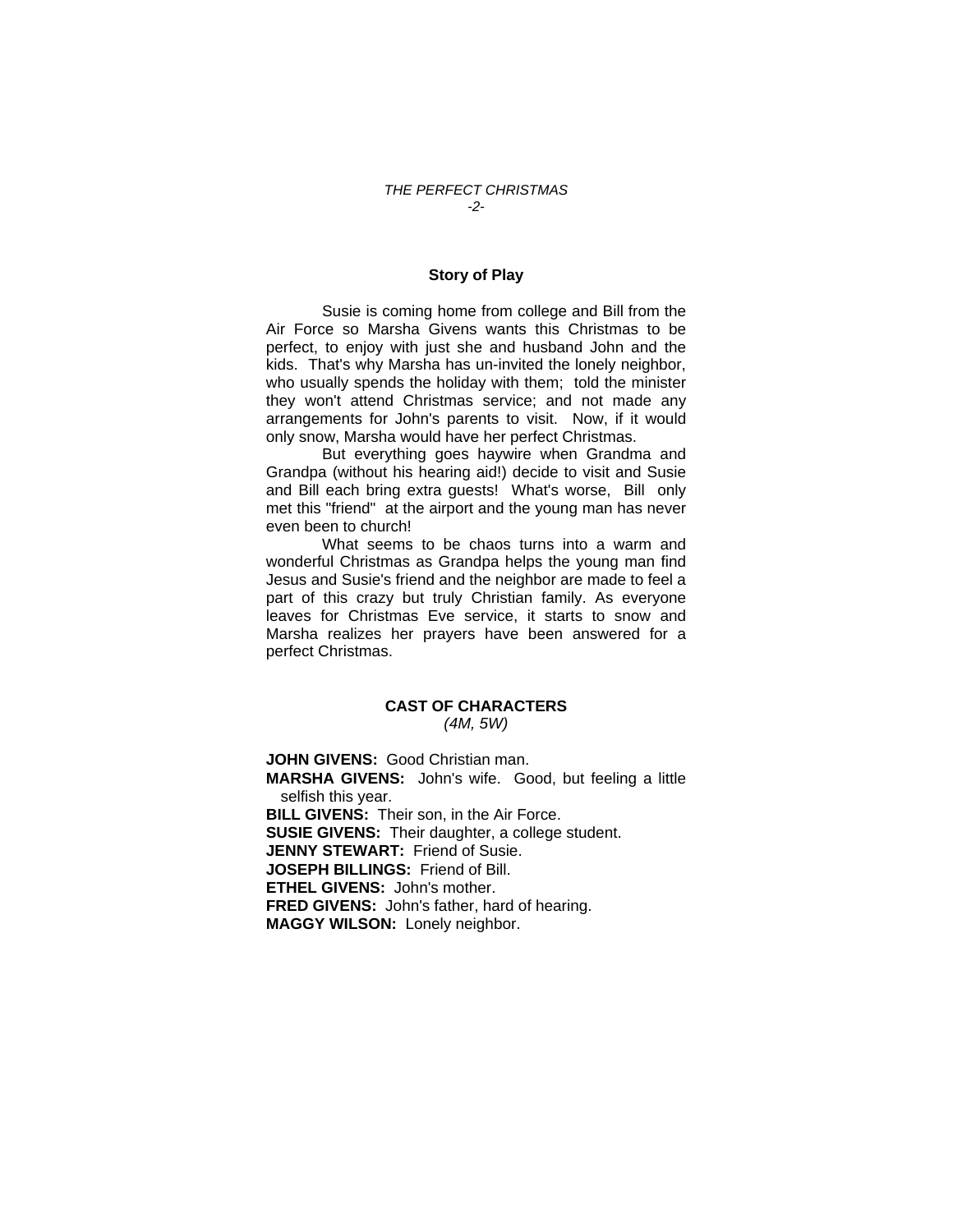#### *THE PERFECT CHRISTMAS -3-*

**Scene 1: Three days before Christmas. Scene 2: Two days before Christmas. Scene 3:** Christmas Eve.

## **PROPS/COSTUMES**

Coats for everyone. Bill should wear uniform, if possible. In Scene 3, all should have dressier clothes for church service. Dust cloth for Marsha. Suitcases for Susie, Jenny, Bill, Joseph, Fred and Ethel. Purses for ladies, especially Marsha who must find hers in final scene. Hearing aid and gum for Fred.

## **SETTING**

Modern day living room, decorated warmly for Christmas. Two exits, one SR leads outside and the other SL leads to kitchen and upstairs bedrooms. One window, USC. CS is a sofa flanked on each side by comfortable arm chairs. A table behind the sofa or SL holds a dish of candy and phone. A coat rack is USR. Additional furnishings and a Christmas tree can be added to set at director's discretion.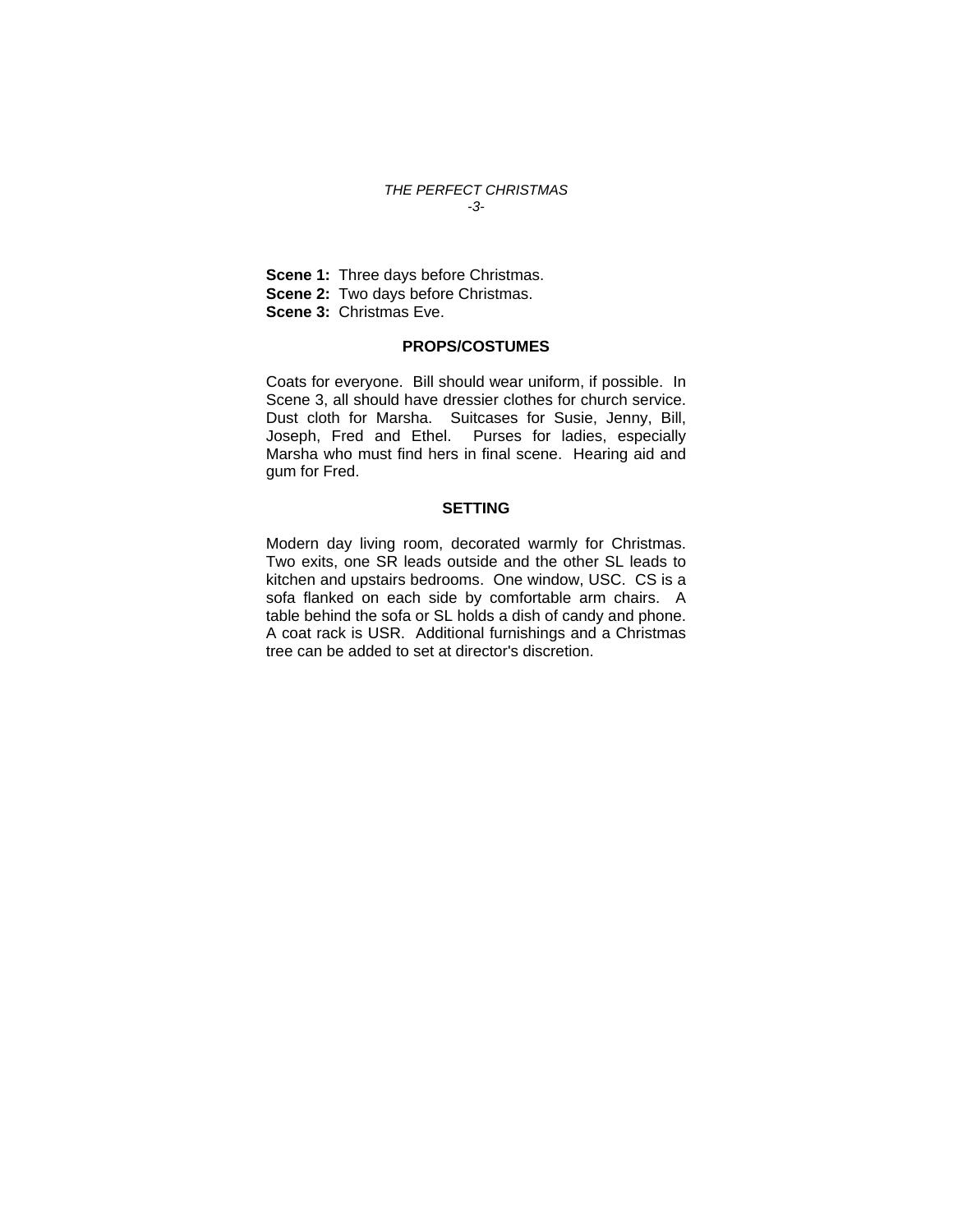#### *THE PERFECT CHRISTMAS -4-*

#### **Scene 1**

*(AT RISE: It is three days before Christmas. MARSHA is working busily around the house. Doorbells rings. Enter neighbor, MAGGY WILSON, from SR.)* 

- MARSHA: *(Cheerfully.)* Oh hello, Maggy. Do come in. It must be freezing out there. *(MAGGY comes in and takes off coat while MARSHA looks outside and begins to talk to herself.)* Hmmm. Still no snow! *(SHE closes the door and moves DS.)*
- MAGGY: Did you say something to me?
- MARSHA: Oh no, I was just checking the weather ... looking for snow. It's Christmas you know. Would you like some coffee?
- MAGGY: No thanks, I can't stay long. Now tell me the real reason you are so concerned with the weather.
- MARSHA: Well, if you really must know, I was checking for snow because I want this Christmas to be absolutely perfect and it just wouldn't be Christmas without snow, now would it?
- MAGGY: No, I guess not. But why are you so anxious for a perfect Christmas this year? You always have a lovely Christmas with your family and church and all.
- MARSHA: Yes that's true. We always have a very lovely Christmas but this year lovely will not do. It has to be perfect. You see Bill will be home from the Air Force and Susie will be home from college. They haven't both been home in such a long time.
- MAGGY: That sounds just wonderful! I don't know how it could be any more perfect than that. And I just can't wait to see Bill and Susie, too. You know they seem almost like my owns kids. I just can't wait to see them.
- MARSHA: Oh yes and you will … *(Pause.)* … but not on Christmas, not this year. Now I know you always come here for Christmas but … oh you do understand don't you? I just want my family here this year. I'm not planning on going anywhere or having any company ... just a day all to ourselves!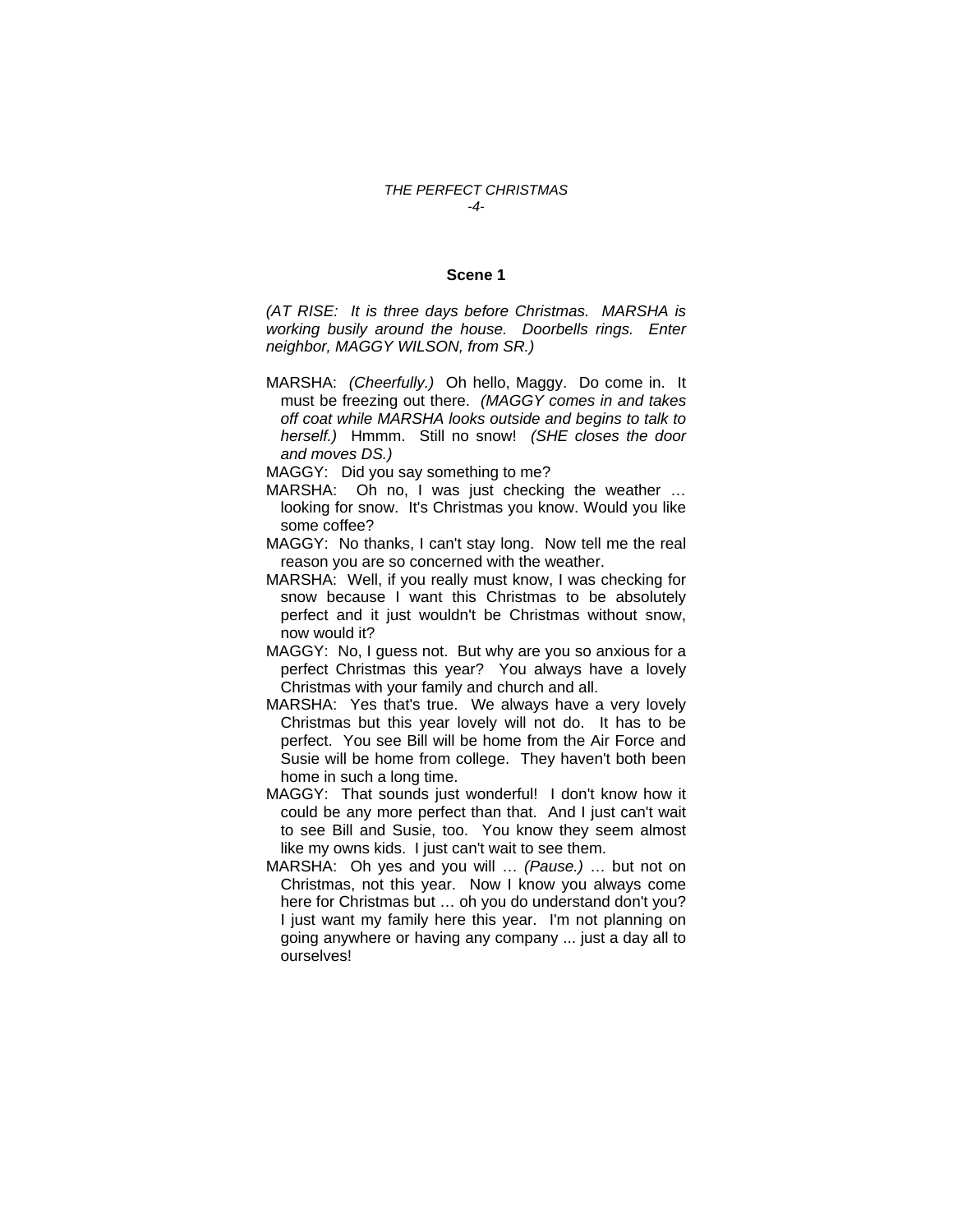MAGGY: *(Obviously hurt.)* Yes, Marsha, of course I understand. I wouldn't think of intruding. I'll see the children at church anyway. That will just have to do.

MARSHA: Not on Christmas Eve! I'm planning a big dinner at home and I thought we'd skip the service this year. No one will miss us.

- MAGGY: Of course we will miss you! You can't be serious, Marsha. You know how important that service is and John always sings "O Holy Night."
- MARSHA: Not this year! Come on, Maggy, don't look at me like that. We're always being preached to about how important family is. I'm sure God understands and approves … yes, I'm sure God approves. He would want me to put my family first.

MAGGY: Even before Him?

MARSHA: It's not like we won't be praying and singing Christmas songs. We'll do all that and have a wonderful time sharing together as a family.

*(PHONE rings.)* 

- MARSHA: Excuse me, Maggy while I get that … *(Answers phone.)* Hello … Oh hello, Rev. Jones. Oh, I see … no, I am sorry, but we won't be there this year. Yes, I am quite sure … but surely you can find someone else to sing. Well, I am truly sorry but John will not be able to, not this year anyway, maybe next year. No that won't be necessary. Yes, that's fine. OK … good-bye Rev. Jones and Merry Christmas. *(SHE hangs up and sees JOHN who has entered from SR and heard the conversation.)*
- JOHN: *(Hanging up coat.)* Hi, Maggy. *(SHE responds.)*  Marsha, what was that phone call all about?
- MARSHA: That was Rev. Jones checking to see if you could sing for the Christmas Eve service but I told him that we weren't coming this year.

JOHN: You told him we weren't coming, but why?

MARSHA: Now John, I believe we had discussed this, haven't we?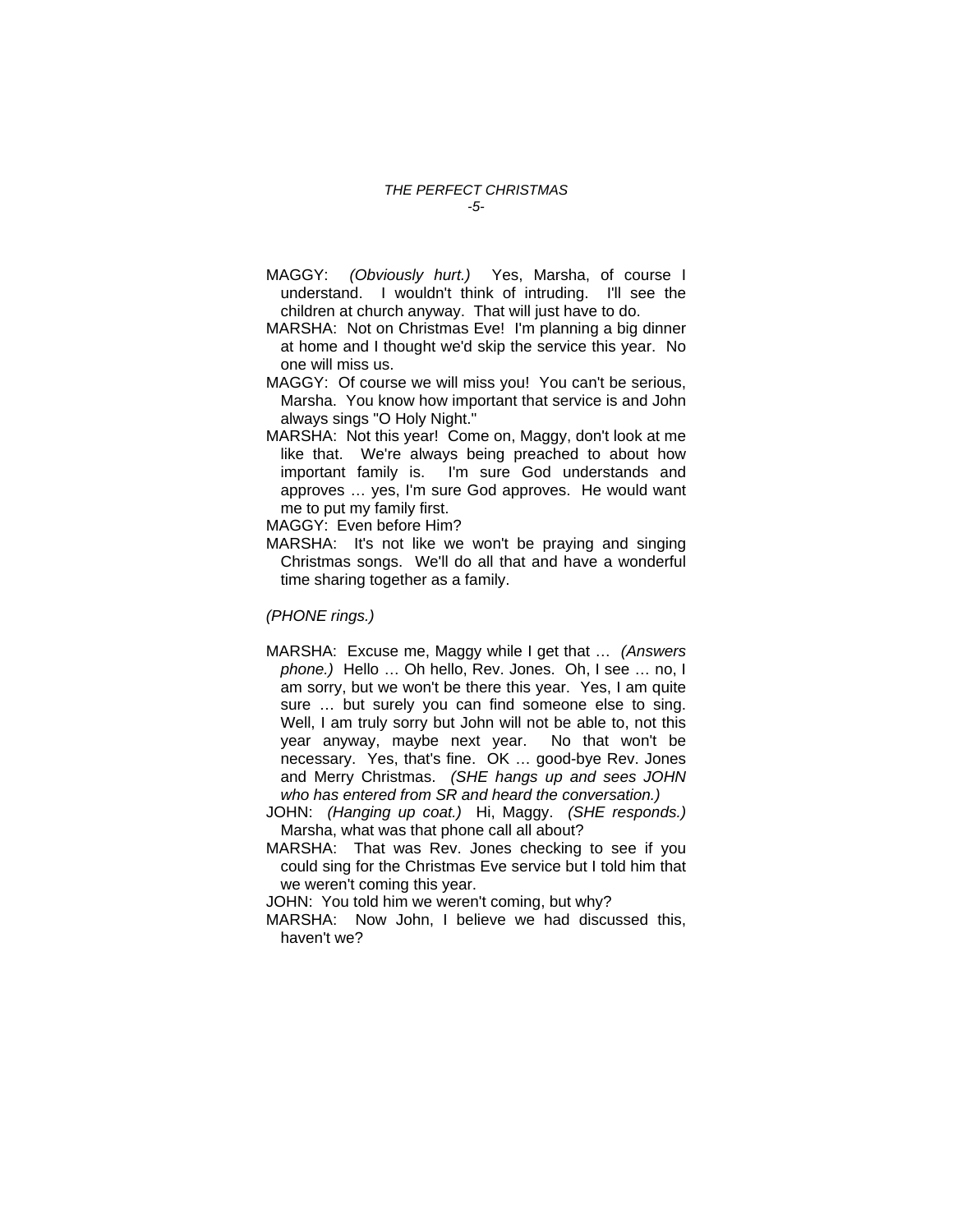- JOHN: No, Marsha, I don't believe so. But I believe we certainly should.
- MAGGY: *(Realizing the potential conflict.)* I guess I better be going now. It looks like you two have something to discuss. *(Gets up to get HER coat.)*
- MARSHA: Don't be silly, Maggy, you don't have to leave.
- MAGGY: Yes, I think I really should be going. I still have some last minute shopping to do and I want to get to the stores before they become too crowded. Bye, John. I'll talk to you later, Marsha. I do hope you will change your mind about the service.
- MARSHA: Don't count on it, Maggy. You better bundle up now, it's cold out there.
- MAGGY: OK, bye. *(SHE exits SR.)*
- JOHN: All right now … what is going on here?
- MARSHA: *(A little hesitant.)* Well now, John, you know that Bill and Susie will both be home and I just wanted to spend a private Christmas at home with them and you. Just us! No hustle, no big crowd, no sharing ourselves with anyone but each other ... our very own family. It will be so perfect, John.
- JOHN: No time even for the Christmas Eve service? Bill and Susie both look forward to that service. We all do, or at least that's what I used to think. Do you really think we can't find the time to go to the service?
- MARSHA: Not this year! Look, I'm planning a super nice dinner for us on Christmas Eve. You can sing for us. Oh John, we haven't missed one of those services in years, surely it won't hurt to miss just this one.
- JOHN: I'm sorry, Marsha, but I don't agree. That service is part of our family and our Christmas. Christmas is a time for sharing with others. A time for reaching out to the world just like God did when He sent His Son to us as a tiny baby. That is why we have Christmas, you know.
- MARSHA: *(Defensively, picking up HER dust cloth.)* Of course I know all that, John. But I want this to be special for just us this year.
- JOHN: Christmas is always special, Marsha. You can't just ignore God and other people. That would be selfish.